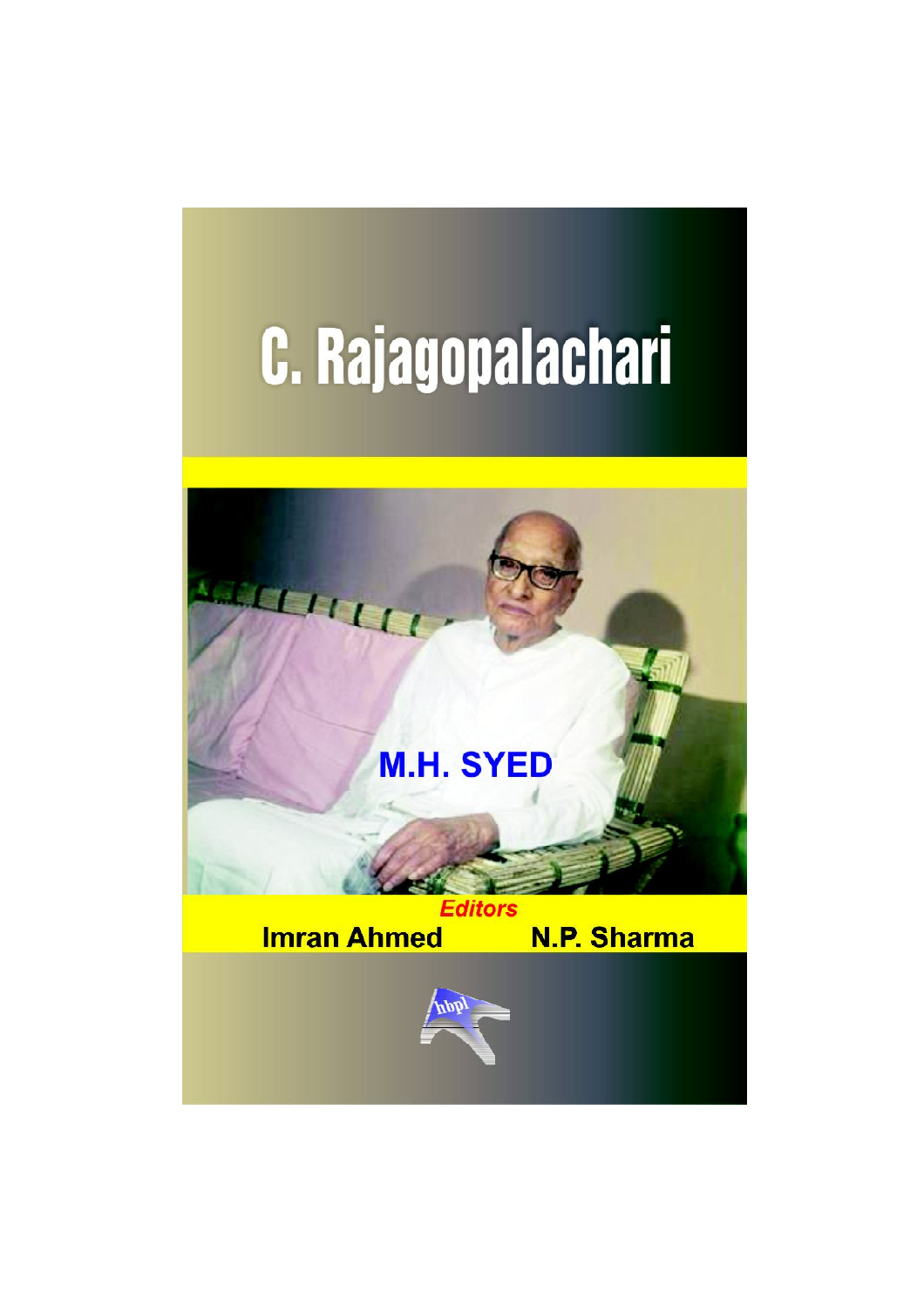

Great statesman and thinker, Rajagopalachari was born in Thorapalli in the then Salem district and was educated in Central College, Bangalore and Presidency College, Madras. Chakravarthi Rajagopalachari (10 December 1878 - 25 December 1972), informally called Rajaji or C.R., was an eminent lawyer, independence activist, politician, writer, statesman and leader of the Indian National Congress who served as the last Governor General of India. He served as the Chief Minister or Premier of the Madras Presidency, Governor of West Bengal, Minister for Home Affairs of the Indian Union and Chief Minister of Madras state. He was the founder of the Swatantra Party and the first recipient of India's highest civilian award, the Bharat Ratna. Rajaji vehemently opposed the usage of nuclear weapons and was a proponent of world peace and disarmament. He was also nicknamed the Mango of Salem.

In 1900 he started a prosperous legal practise. He entered politics and was a member and later President of Salem municipality. He joined the Indian National Congress and participated in the agitations against the Rowlatt Act, the Non-cooperation Movement, the Vaikom Satyagraha and the Civil Disobedience Movement. In 1930, he led the Vedaranyam Salt Satyagraha in response to the Dandi March and courted imprisonment. In 1937, Rajaji was elected Chief Minister or Premier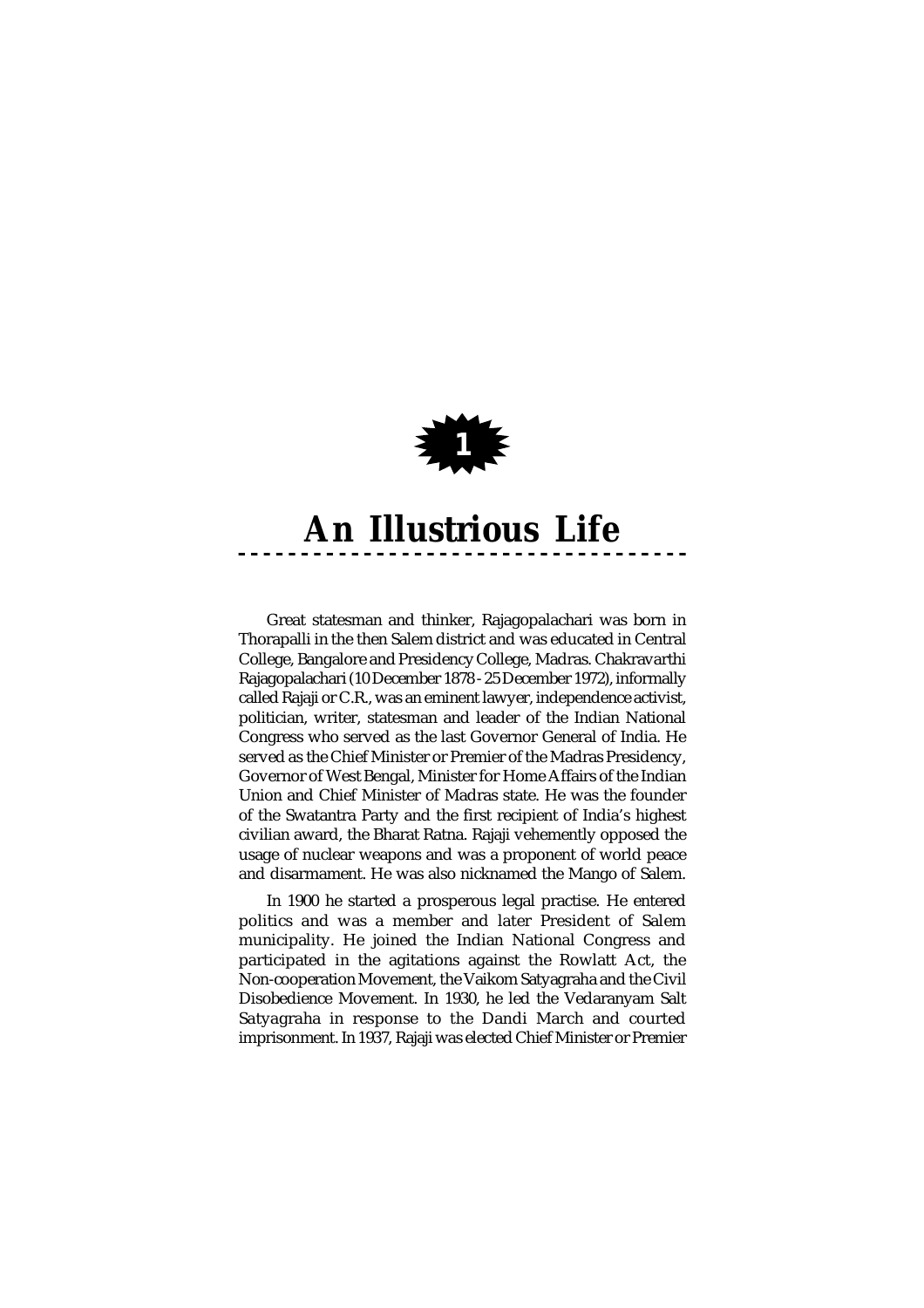of Madras Presidency and served till 1940, when he resigned due to Britain's declaration of war against Germany. He advocated cooperation over Britain's war effort and opposed the Quit India Movement. He favoured talks with Jinnah and the Muslim League and proposed what later came to be known as the "C. R. Formula". In 1946, he was appointed Minister of Industry, Supply, Education and Finance in the interim government.

He served as the Governor of West Bengal from 1947 to 1948, Governor General of India from 1948 to 1950, Union Home Minister from 1951 to 1952 and the Chief Minister of Madras state from 1952 to 1954. He resigned from the Indian National Congress and founded the Swatantra Party, which fought against the Congress in the 1962, 1967 and 1972 elections. Rajaji was instrumental in setting up a united anti-Congress front in Madras state. This front under C. N. Annadurai captured power in the 1967 elections.

Rajaji was an accomplished writer and made lasting contributions to Indian English literature. He is also credited with composition of the song *Kurai Onrum Illai* set in Carnatic music. He pioneered temperance and temple entry movements in India and advocated Dalit upliftment. Rajaji has been criticised for introducing the compulsory study of Hindi and the Hereditary Education Policy in Tamil Nadu. Critics have often attributed his pre-eminence in politics to his being a favourite of Mahatma Gandhi and Jawaharlal Nehru. Rajaji was described by Gandhi as the "keeper of my conscience".

# **Family Background**

Rajaji married Alamelu Mangamma in 1897. The couple had four children — two sons and two daughters. Mangamma died in 1916 and Rajaji took the sole responsibility of taking care of his children. Rajaji's son C. R. Narasimhan was elected to the Lok Sabha from Krishnagiri in the 1952 and 1957 elections and served as a Member of Parliament for Krishnagiri from 1952 to 1962. He later wrote a biography of Rajaji. Rajaji's daughter Lakshmi was married to Devdas Gandhi, son of Mahatma Gandhi. His grandsons include biographer Rajmohan Gandhi, philosopher Ramchandra Gandhi and former governor of West Bengal Gopalkrishna Gandhi.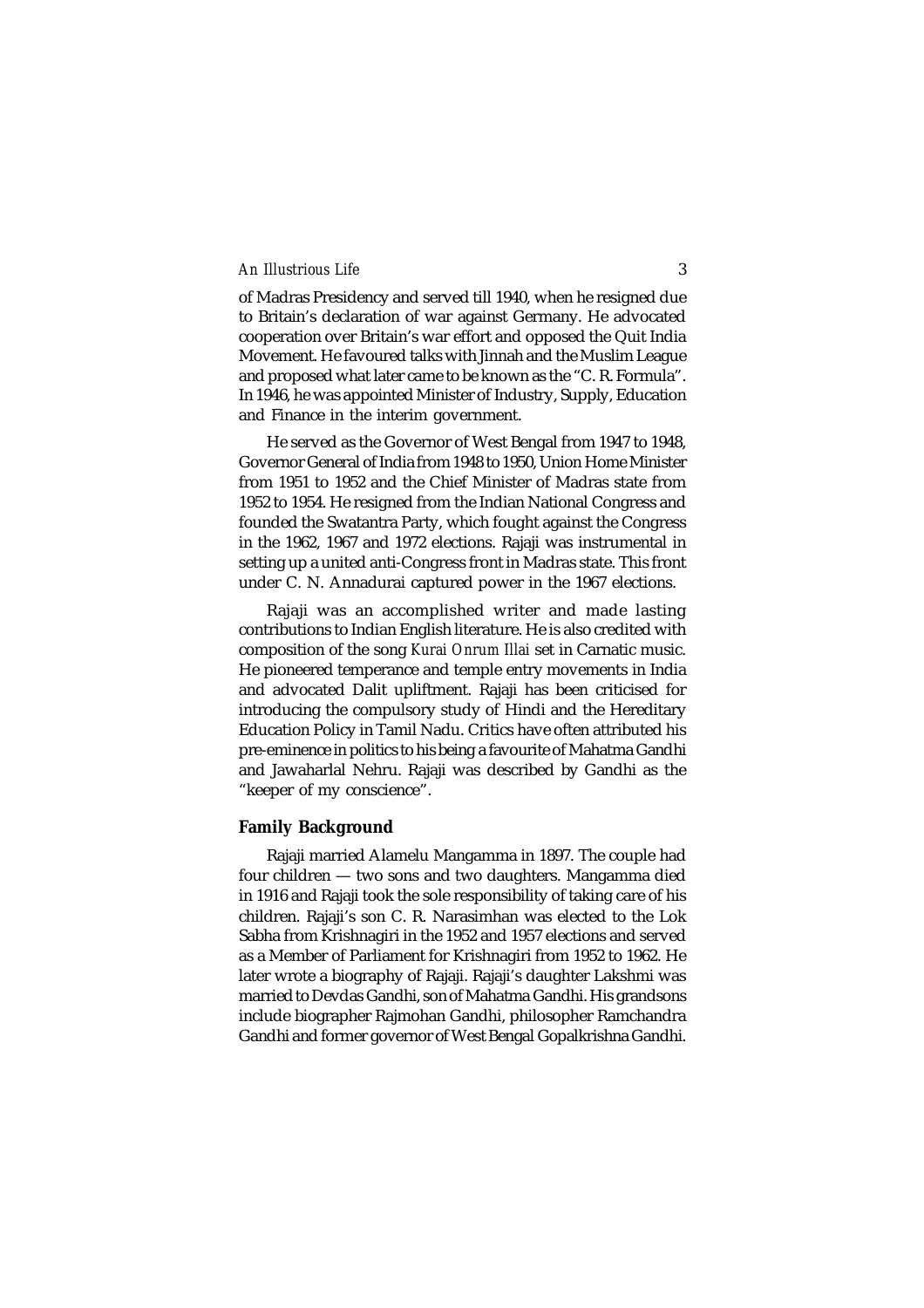# **Early Life**

Rajagopalachari was born to Chakravarti Venkatarya Iyengar and Singaramma on 10 December 1878 in a devout Iyengar family of Thorapalli in the Madras Presidency. Chakravarti Iyengar was the *munsiff* of Thorapalli. According to popular folklore, while Rajaji was a child, an astrologer told his parents that their child would have the "fortunes of a King, a guru, an exile and an outcaste. The people will worship him; they will also reject him. He will sit on an Emperor's throne; he will live in a poor man's hut."

Rajaji attended school in Hosur and college in Madras and Bangalore. He graduated in arts from Central College, Bangalore in 1897, and in law from the Presidency College, Madras in 1897. He started practising as a lawyer in 1900. When in Salem, Rajaji showed keen interest in social and political affairs.

#### **Early Career**

Rajagopalachari was born on 10 December 1878 at Torrapalli in Hasur Taluk of Salem district of the Madras Presidency. The family traced its origin from the Srivaishnava community of Brahmins. His father, Chakravarthi Iyengar was the Munsiff of Torrapalli. He was very keen to impart the best possible education to his son. Rajaji had his early education in Hosur. Later on, he joined the Central College, Bangalore. He took his B.A. degree in 1897 and was sent to Madras to study law. He was awarded the Bachelor Degree in Law in 1899, at the age of twenty-one and commenced his legal practice at Salem.

He was married when he was a student in the Law College. As a lawyer, he it did not take him much time to be a prominent lawyer in his region. His income increased day by day. He, now, began to take part in the socio-political activities of his region by addressing several meetings attended by both educated and uneducated people. He was also in touch with the national leaders like Mahatma Gandhi, C. R. Das and others. At this point of time, he began to attend the annual sessions of the Indian National Congress where he represented as a prominent delegate from the Madras Presidency.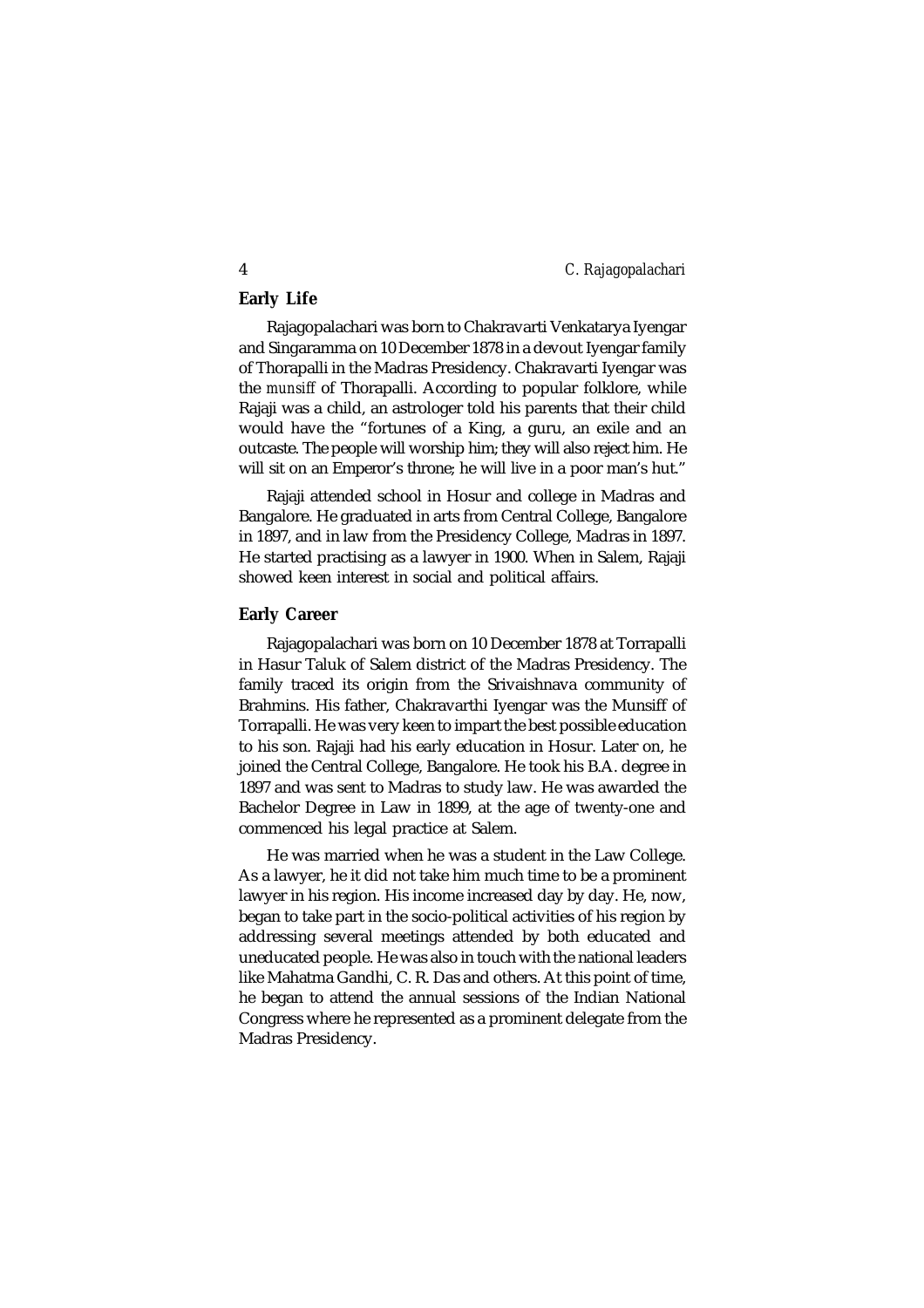He was very humble in his statements. He did not make a show of his capabilities. Once he opined thus: 'I have no experience in governing a country. I have some experience in conducting cases in courts. That experience is of no use in governing the country. The habit of speaking for a party is of no use in administration. My twenty years' experience as a lawyer at the war is of no use to me'.

He also did the editing work of *Young India.* He also launched the programme of prohibition in 1928. Indeed his *Ashram* at Pudupalayam became a place of pilgrimage for several people of the region. The Khaddar depot was a useful feeder for the masses.

At the call of Mahatma Gandhi for Non-cooperation Movement, he at first swore not to enter the courts. He also pulled out his two sons in college, according to the boycott of schools and colleges programme, with the help of Mahatma Gandhi, he organised the All India Spinners Association, Allied to it was the Khadi Board. He also established an Ashram to propagate the Gandhian ideology. He asked the people around him to spin Khadi.

He was one of the signatories to the famous manifesto of October 4, 1921, declaring that it was the duty of every Indian soldier and civilian to sever his connection with the British Government and find some other means of livelihood.

At Salem he made himself busy in public and literary work. He was one of the founders of the Salem Literary Society and very often attended its meetings and participated in the deliberations. Thus, he developed a new social and political ideology which had deep linkage with the life of a common Indian. He did not believe in the caste barriers. He even recommended scholarships to the promising untouchable students.

He was a modest person and lived a simple life. He was a staunch believer in the *karma* theory. He has been called a true *karma yogin,* doing his duty as was assigned to him. He indeed was a practical man and firmly believed in action — an action mostly for the welfare of the masses of our country.

He was a very fine writer. He wrote Tamil books on Socrates and Marcus Aucrlins, and in English the Mahabharata, the Mayana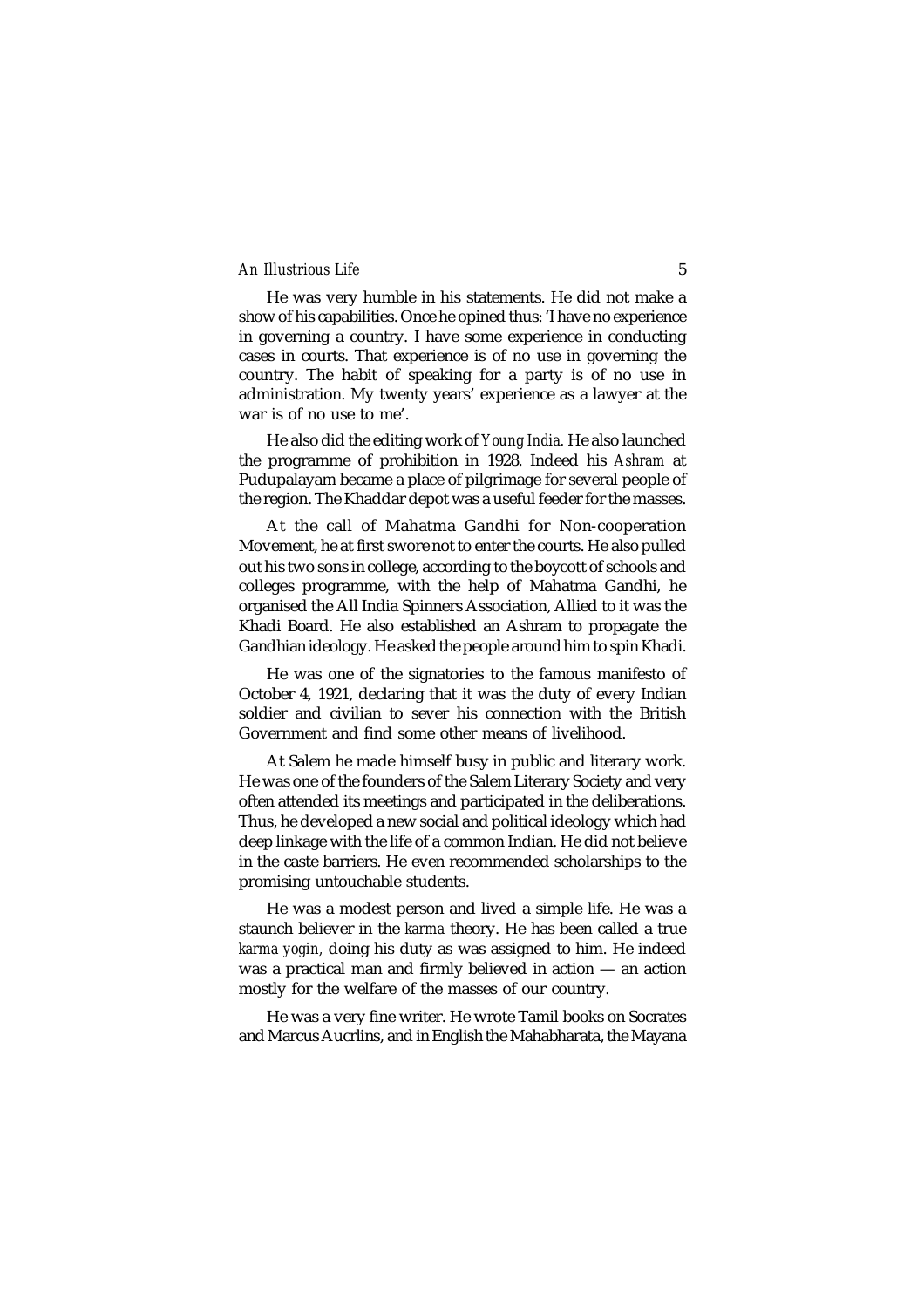and upanishad and fables and short stories. His commentaries on the Bhagavad Gita are regarded as outstanding on the subject.

In the following years, when the Swaraj Party became the dominant wing of the Congress. Rajaji devoted himself to the constructive work such as Hindu-Muslim unity, eradication of untouchabilitity, the Swadeshi movement and prohibition.

He was also instrumental in evolving the Yervada Pact between the representatives of the Hindu conference and those of the depressed classes.

#### **Indian Independence Movement**

Rajaji's interest in public affairs and politics began when he was elected to the Salem municipal government. In the early-1900s, he was inspired by Indian radical Bal Gangadhar Tilak. In 1917, Rajaji was elected Chairman of the Salem municipality. As Chairman of the Salem municipality, he was responsible for the election of the first Dalit member of the Salem municipality. During this time, Rajaji joined the Indian National Congress and entered the Indian independence movement. In 1908, he defended Indian freedom fighter P. Varadarajulu Naidu from the charges of sedition levelled against him. He participated in the agitations against the Rowlatt Act in 1919. Rajaji was a close friend of V. O. Chidambaram Pillai. He was also highly admired by Indian independence activists Annie Besant and C. Vijayaraghavachariar.

When Mahatma Gandhi entered the Indian independence movement in 1919, Rajaji followed him. He participated in the Non-cooperation Movement and gave up his profession as a lawyer. In 1921, he was elected to the Congress Working Committee and served as the General Secretary of the party.

When the Indian National Congress split in 1923, Rajaji was a member of the Civil Disobedience Enquiry Committee. He supported the old guard and opposed the council entry programme of the Swarajists.

Rajaji was one of Gandhi's chief lieutenants during the Vaikom Satyagraha. It was during this time, that E. V. Ramaswamy functioned as a Congress member under Rajaji's leadership. The two later became close friends and remained so till the end despite their political rivalry.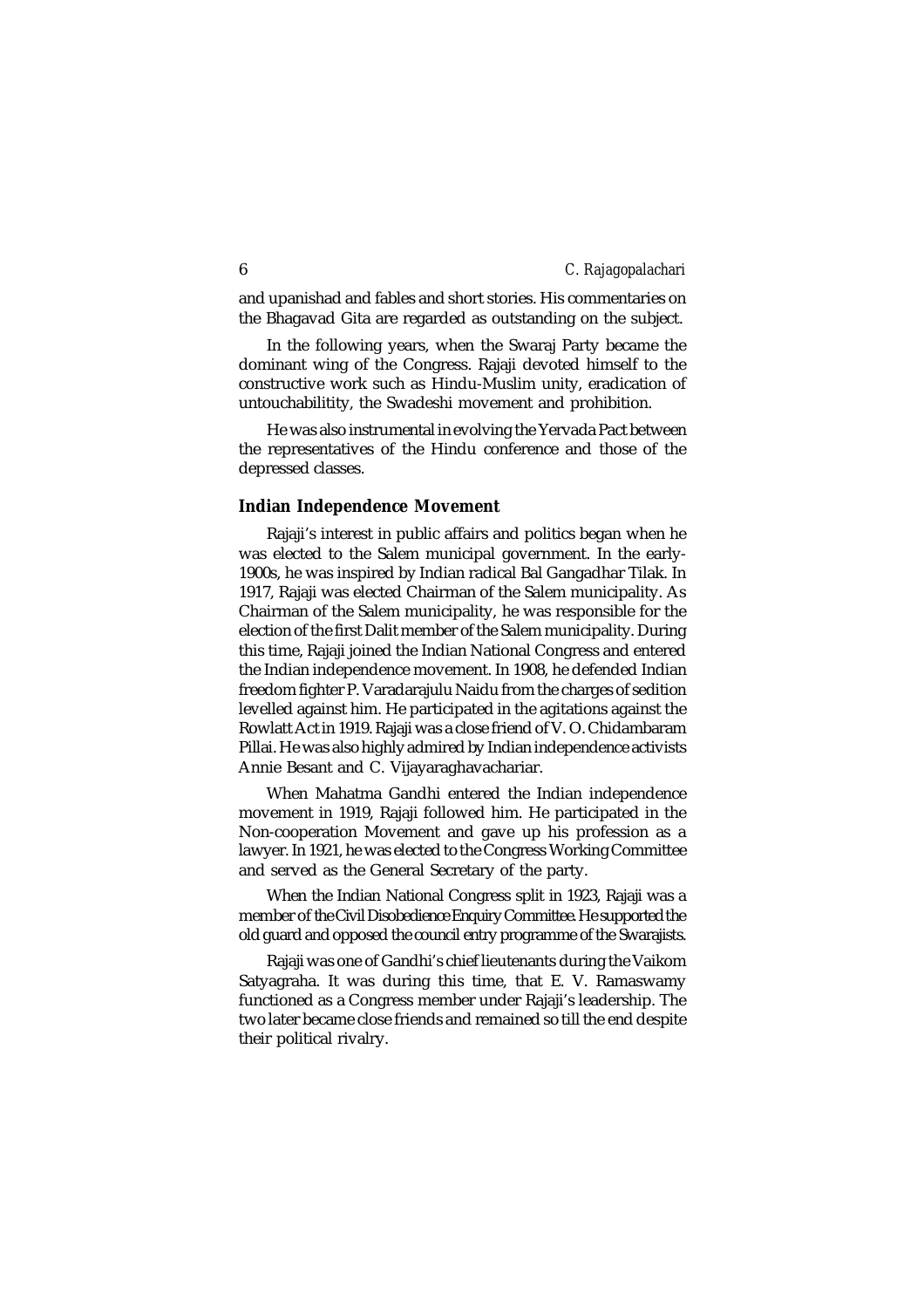In the early-1930s, Rajaji emerged as one of the foremost leaders of the Tamil Nadu Congress. When Mahatma Gandhi organised the Dandi march in 1930, Rajaji broke the salt laws at Vedaranyam near Nagapattinam along with Sardar Vedaratnam and suffered imprisonment. Rajaji was subsequently elected President of the Tamil Nadu Congress Committee. When the Government of India Act was enacted in 1935, Rajaji was instrumental in getting the Indian National Congress to participate in the general elections.

# **Madras Presidency**

The Indian National Congress was elected to power in 1937 election for the first time in Madras Presidency (also called Madras Province), a province of British India; with the exception of the six years when Madras was in a state of Emergency, ruled the Presidency until India became independent on 15 August 1947. Rajagopalachari was the first Chief Minister of Madras Presidency from the Congress party.

Council of Ministers in Rajagopalachari's Cabinet (15 July 1937 - 29 October 1939):

| Minister                 | Portfolio                                        |
|--------------------------|--------------------------------------------------|
| C. Rajagopalachari       | Chief Minister, Public and<br>Finance            |
| T. Prakasam              | Revenue                                          |
| P. Subbarayan            | Law and Education                                |
| V. V. Giri               | Labour and Industries                            |
| Bezawada Gopala Reddy    | Local Administration                             |
| T. S. S. Rajan           | Public Health and Religious<br>Endowments        |
| Maulana Yakub Hasan Sait | Public Works                                     |
| V. I. Munuswamy Pillai   | <b>Agriculture and Rural</b><br>Development      |
| S. Ramanathan Pillai     | Public Information and<br>Administration Reports |
| Kongattil Raman Menon    | Courts and Prisons                               |

On 7 January 1939, Raman Menon died and C. J. Varkey,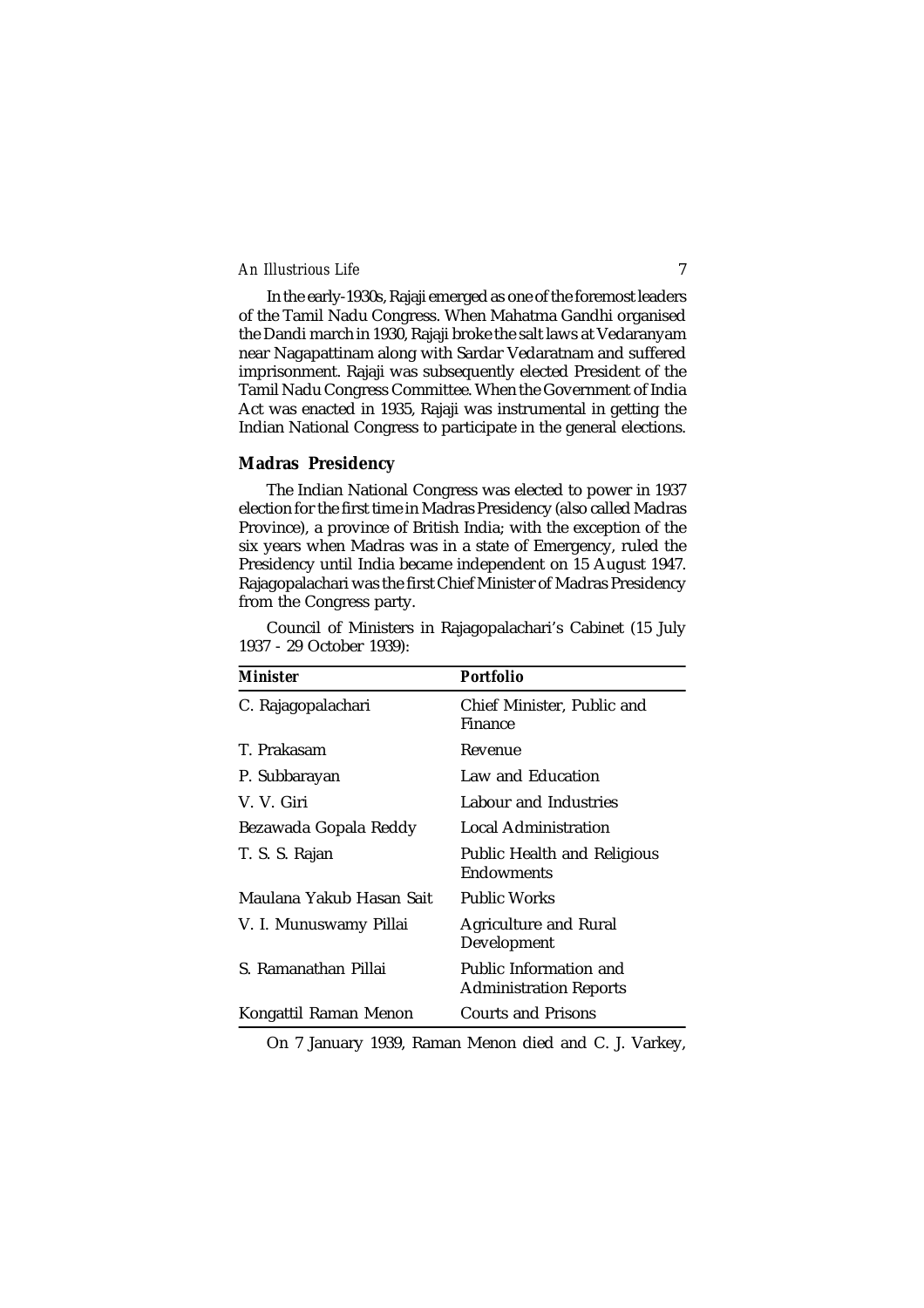Chunkath was inducted into the Cabinet. Education portfolio was transferred from Subbarayan to Varkey and instead Subbarayan was given additional charge of Courts and Prisons.

Rajagopalachari issued the Temple Entry Authorisation and Indemnity Act 1939 by which restrictions were removed on Dalits and Shanars entering Hindu temples. In the same year, the Meenakshi temple at Madurai was also opened to the Dalits and Shanars. Rajaji also issued the Agricultural Debt Relief Act in March 1938 to ease the burden of debt on the peasants of the province.

Rajaji also introduced prohibition, and also a sales tax to compensate for the loss of government revenue that resulted from prohibition. Because of the revenue decline resulting from prohibition the Provincial Government shut down hundreds of government-run primary schools. Rajaji's political opponents alleged that this decision deprived many low-caste and Dalit students of their education. Rajaji's opponents also assigned casteist motives to his government's implementation of Gandhi's Wardha scheme into the education system.

Rajagopalachari's rule is largely remembered however for compulsory introduction of Hindi in educational institutions, which made him highly unpopular. This measure sparked off widespread anti-Hindi protests, which led to violence in some places. Over 1,200 men, women and children were jailed for participating in these protests. Two protesters, Thalamuthu Nadar and Natarasan, were killed. In 1940, Congress ministers resigned protesting the declaration of war on Germany without their consent, and the Governor took over the reins of the administration. The unpopular law was eventually repealed by the Governor of Madras on 21 February 1940. Despite the numerous shortcomings, Madras under Rajagopalachari was still regarded as the best administered province in British India.

# **Second World War**

As soon as the Second World War broke out Rajaji resigned as Premier along with other members of his Cabinet to protest the declaration of war by the Viceroy of India. Rajaji was arrested in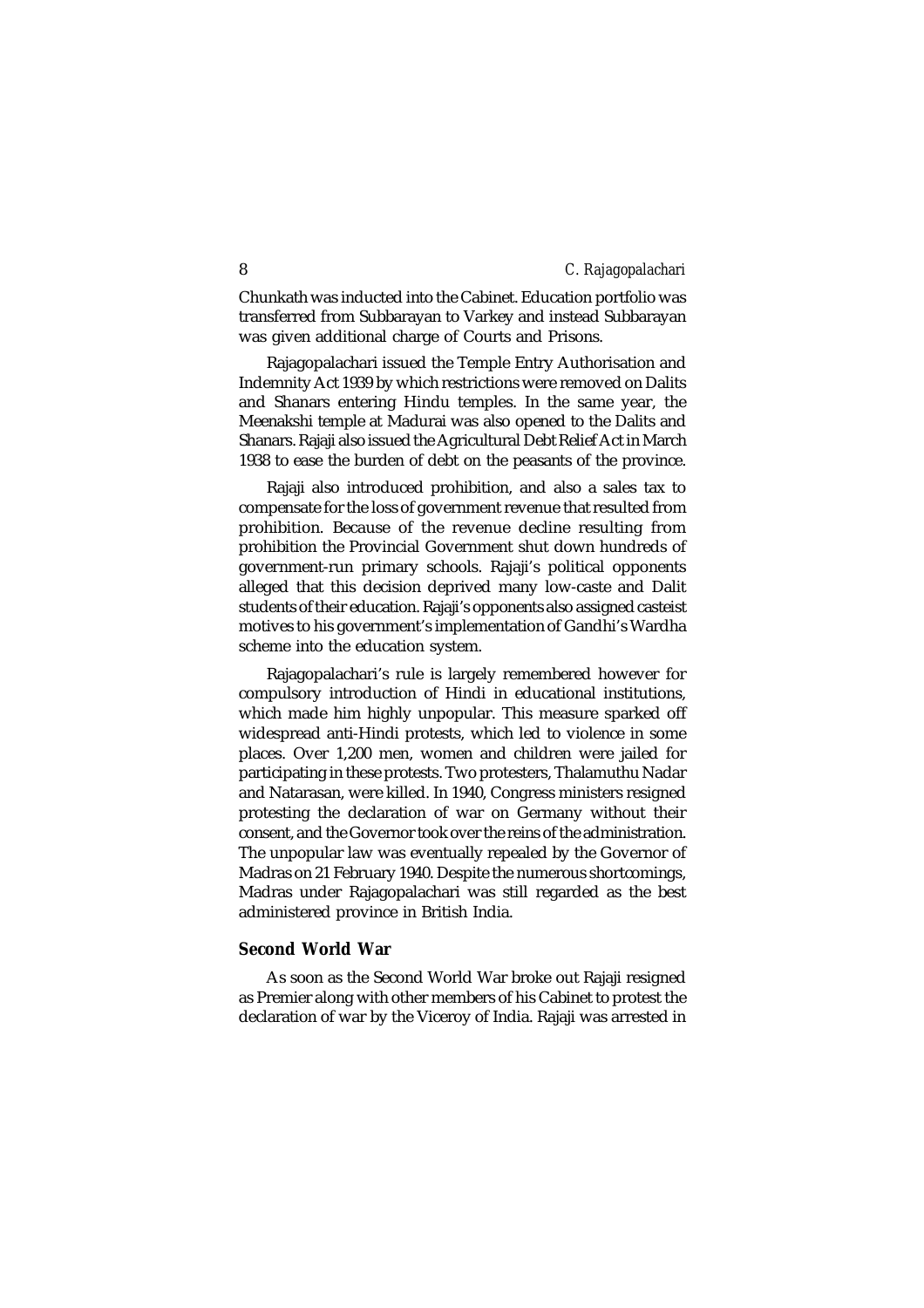December 1940 in accordance with the Defence of India rules and sentenced to one-year in prison. However, subsequently Rajaji differed in opinion over opposition to British war effort. He opposed the Quit India Movement that Gandhi had initiated in 1942 to pressure the British government to grant independence, and instead advocated dialogue with the British. He reasoned that passivity and neutrality would be harmful to India's interests when the country was threatened with invasion. He also advocated dialogue with the Muslim League, which was demanding the partition of India. He resigned from the party and the assembly following differences over resolutions passed by the Madras Congress legislative party and with the leader of the Madras provincial Congress K. Kamaraj.

With the end of the war came in 1945, elections were held in the Madras Presidency in 1946. Kamaraj, the President of the Tamil Nadu Congress Committee backed Tanguturi Prakasam as the Chief Ministerial candidate to prevent Rajaji from coming to power. Rajaji, however, did not contest the elections and Prakasam was elected.

In the last years of the war, Rajaji was instrumental in negotiations between Gandhi and Jinnah. In 1944, he proposed a solution to the Indian Constitutional tangle. In the same year, Rajaji proposed that 55 per cent be the "absolute majority" threshold for deciding whether a district should be a part of India or Pakistan, triggering a huge controversy among nationalists.

From 1946 to 1947, Rajaji served as the Minister for Industry, Supply, Education and Finance in the Interim Government headed by Jawaharlal Nehru.

# **Governor of West Bengal**

When India attained independence on 15 August 1947, the British province of Bengal was divided into West Bengal and East Bengal, with West Bengal becoming part of India and East Bengal part of Pakistan. With the support of Jawaharlal Nehru, Rajaji was appointed the first Governor of West Bengal.

Rajaji was disliked by Bengalis for his criticism of Subhash Chandra Bose during the 1938 Tripuri Congress session. His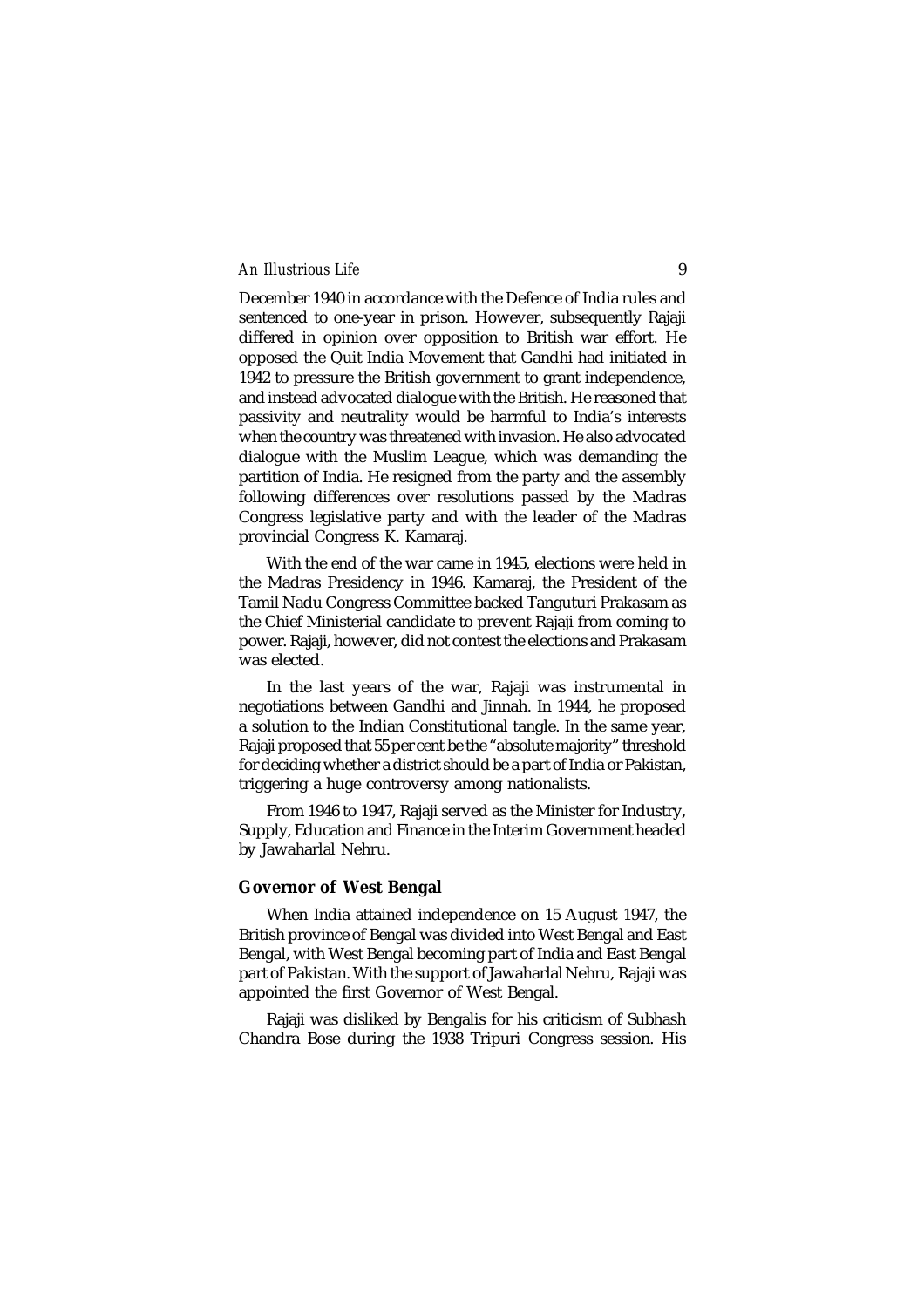appointment was unsuccessfully opposed by Subhash's brother Sarat Chandra Bose. During his tenure as Governor, Rajaji's priorities were dealing with refugees and bringing peace and stability in the aftermath of the Calcutta riots. He declared his commitment to neutrality and justice at a meeting of Muslim businessmen: "Whatever may be my defects or lapses, let me assure you that I shall never disfigure my life with any deliberate acts of injustice to any community whatsoever." Rajaji was also strongly opposed to proposals to include areas from Bihar and Orissa in the province of West Bengal.

To one such proposal by the editor of an important newspaper, he replied: "I see that you are not able to restrain the policy of agitation over inter-provincial boundaries. It is easy to yield to current pressure of opinion and it is difficult to impose on enthusiastic people any policy of restraint. But I earnestly plead that we should do all we can to prevent ill-will from hardening into a chronic disorder. We have enough ill-will and prejudice to cope with. Must we hasten to create further fissiparous forces?" Rajaji was highly regarded and respected by Chief Minister Prafulla Chandra Ghosh and the state Cabinet.

# **Governor General of India**

From 10 November 1947 to 24 November 1947, Rajaji served as Acting Governor General of India in the absence of Lord Mountbatten of Burma, who was on leave in England to attend the marriage of Princess Elizabeth to Mountbatten's nephew Prince Philip. Rajaji led a very simple life in the viceregal palace, washing his clothes and polishing his own shoes. Mountbatten was so impressed with Rajaji's abilities that when he was to leave India in June 1948 Rajaji was his second choice to succeed him after Vallabhbhai Patel. Rajaji was eventually chosen as the Governor General when Nehru disagreed with Mountbatten's first choice, as did Patel himself. Rajaji was initially hesitant but accepted when Nehru wrote to him, "I hope you will not disappoint us. We want you to help us in many ways. The burden on some of us is more than we can carry." Rajaji served as Governor General of India from June 1948 to 26 January 1950 and was not only the last Governor General of India but the only Indian Governor General of India.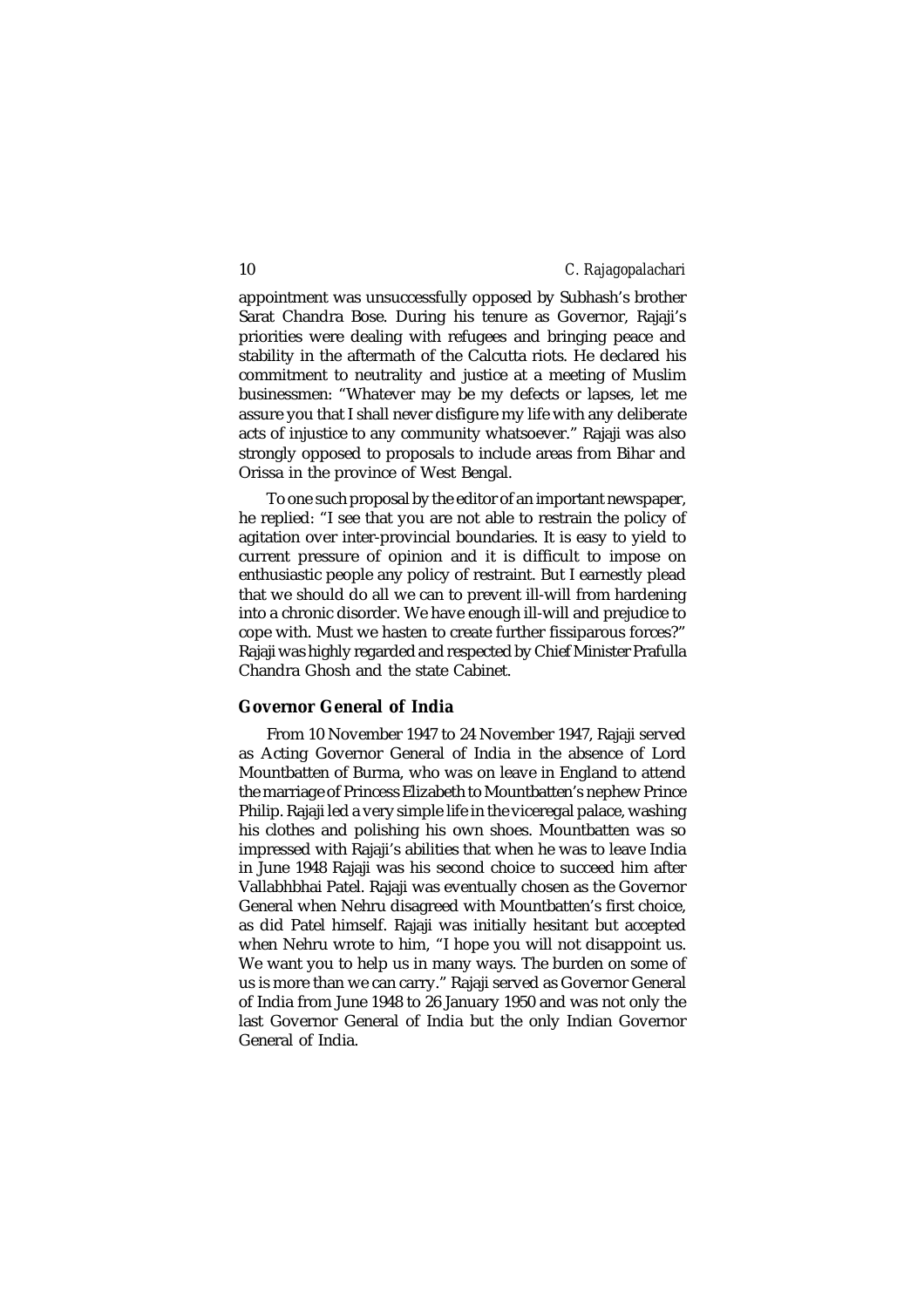By the end of the year 1949, it was assumed that Rajaji, already Governor General, would continue as President. Backed by Nehru, Rajaji wanted to stand for the presidential election but later withdrew, due to the opposition of a section of the Indian National Congress mostly made up of North Indians who were concerned about Rajaji's non-participation during the Quit India Movement.

#### **Union Home Minister**

In 1950 Rajaji joined the Union Cabinet as Minister without Portfolio, at Nehru's invitation. In the Union Cabinet, Rajaji served as a buffer between Nehru and Home Minister Patel and occasionally, offered to mediate between the two. Finally, with Patel's death on December 15, 1950, Rajaji was put in charge of Home Affairs, serving as the country's Home Minister for nearly 10 months. He warned Nehru about the expansionist designs of China and expressed regret over the Tibet problem, his views being shared with his predecessor Sardar Patel. He also expressed concern over demands made to establish new linguisticallybased states, arguing that they would generate differences amongst the people.

By the end of 1951, the differences between Nehru and Rajaji came to the fore. While Nehru perceived the Hindu Mahasabha to be the greatest threat to the nascent republic, Rajaji held the opinion that the Communists posed the greatest danger to the nation. Rajaji also strongly opposed Nehru's decision to commute the death sentences awarded to those involved in the Telengana uprising and his strong pro-Soviet leanings. Tired of being persistently overruled by Nehru in making critical decisions, Rajaji submitted his resignation on "grounds of ill-health" and returned to Madras.

# **Madras State**

In the 1952 elections, the Indian National Congress was reduced to a minority in the Madras state assembly, and a coalition led by the Communist Party of India won most of the seats in the state. Though Rajaji had not participated in the elections, the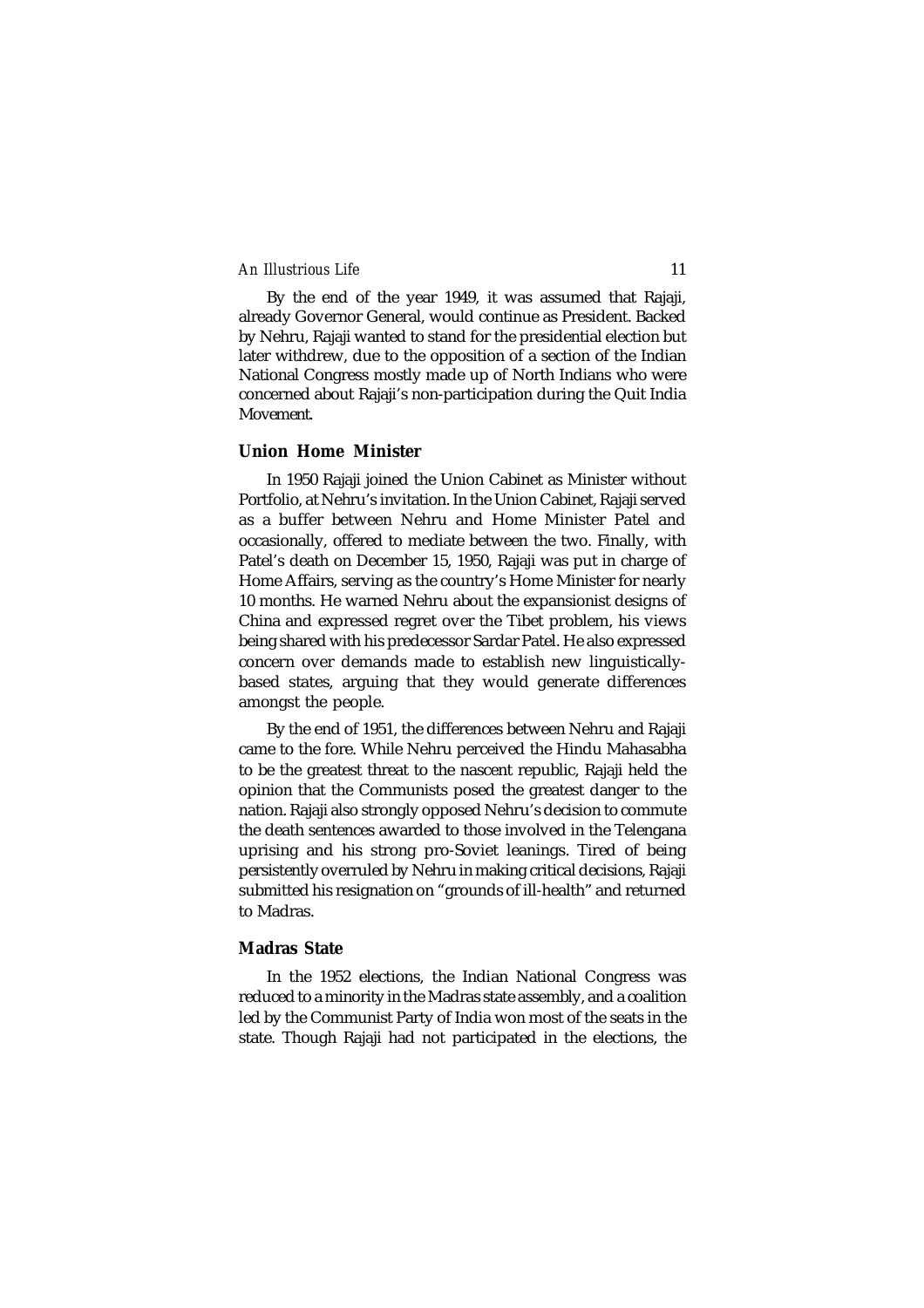governor Sri Prakasa appointed him as the Chief Minister after nominating him to the Madras Legislative Council without consulting either the Indian Prime Minister Nehru or the ministers in the Madras state Cabinet. Rajaji was able to prove his majority by luring MLAs from opposition parties to join the Indian National Congress. Nehru was furious and wrote to Rajaji that "the one thing we must avoid giving is the impression that we stick to office and we want to keep others out at all costs." Rajaji, however, refused to contest a by-election and remained an unelected member.

Council of Ministers in Rajagopalachari's Cabinet (10 April 1952 - 13 April 1954):

| Minister                                  | <b>Portfolio</b>                                                                          |
|-------------------------------------------|-------------------------------------------------------------------------------------------|
| C. Rajagopalachari                        | Chief Minister, Public and Police Affairs                                                 |
| A. B. Shetty                              | Health                                                                                    |
| C. Subramaniam                            | Finance, Food and Elections                                                               |
| K. Venkataswamy Naidu                     | Religious Endowments and Registration                                                     |
| N. Ranga Reddi                            | Public Works                                                                              |
| M. V. Krishna Rao                         | Education, Harijan Uplift and Information                                                 |
| V. C. Palanisami Gounder                  | Prohibition                                                                               |
| U. Krishna Rao                            | Industries, Labour, Motor Transport,<br>Railways, Posts, Telegraphs and Civil<br>Aviation |
| R. Nagana Gowda                           | Agriculture, Forests, veterinary,<br>Animal Husbandry, Fisheries and<br>Cinchona          |
| N. Sankara Reddi                          | Local Administration                                                                      |
| M. A. Manickavelu Naicker                 | Land Revenue                                                                              |
| K. P. Kuttikrishnan Nair                  | Courts, Prisons and Legal Department                                                      |
| Raja Sri Shanmuga<br>Rajeswara Sethupathi | House Rent Control                                                                        |
| S. B. B. Pattabirama Rao                  | Rural Welfare, Commercial Taxes and<br>Scheduled areas                                    |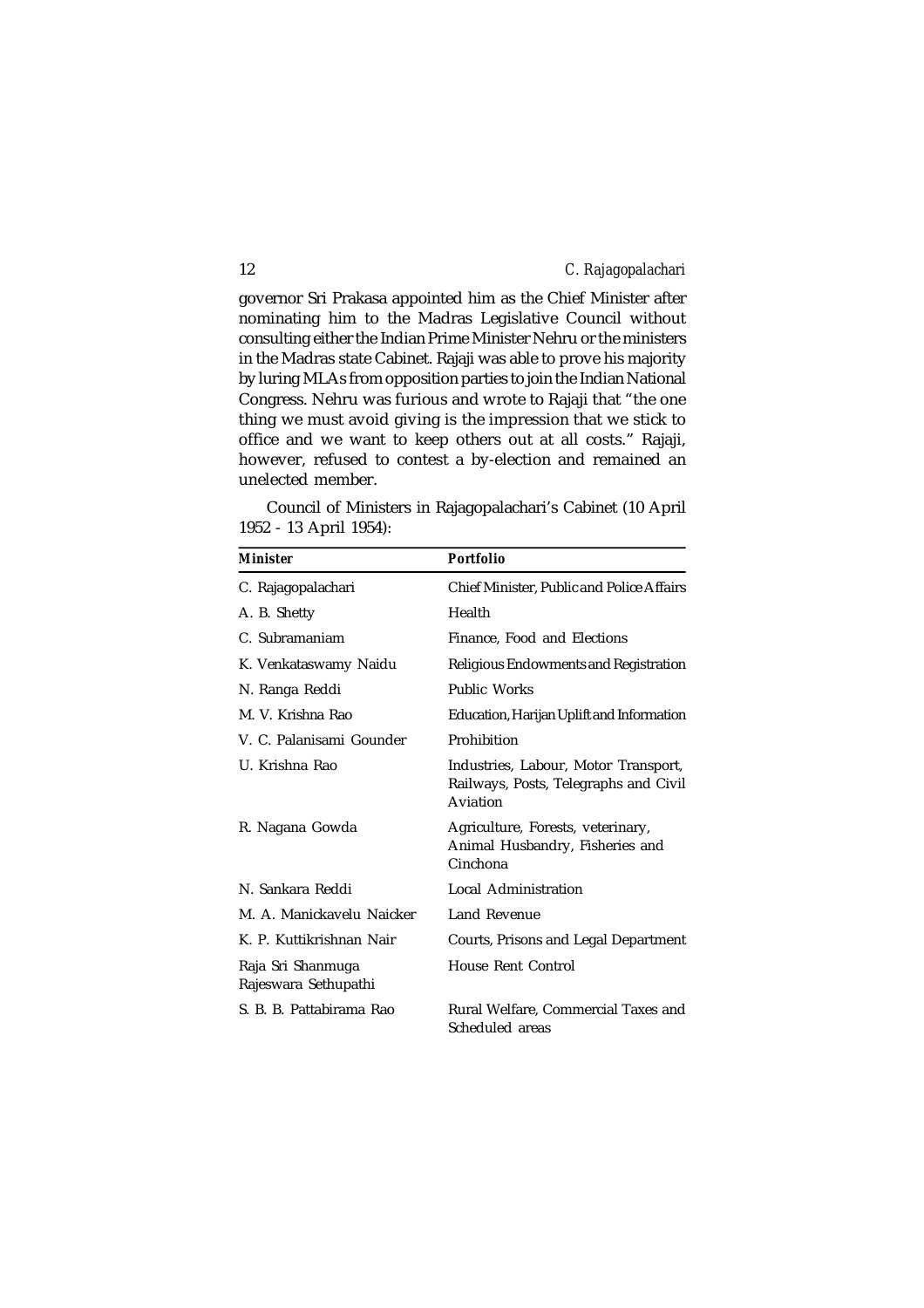| An Illustrious Life |  |  |
|---------------------|--|--|
|---------------------|--|--|

| D. Sanjeevayya | Cooperation and Housing |
|----------------|-------------------------|
|----------------|-------------------------|

# **The Changes**

Ministers belonging to Bellary and Andhra constituencies (Naganna Gowda, Sankara Reddi, Pattabirama Rao, Sanjeevayya and Ranga Reddi) stepped down on 30 September 1953, a day before Andhra split to form a separate state. The portfolios of Agriculture, Forests, Fisheries, Cinchona, Rural Welfare, Community Projects and National Extension Schemes were handed over to M. Bhaktavatsalam on October 9, 1953. Jothi Venkatachalam was made minister for Prohibition and Women's Welfare. K. Rajaram Naidu became the Minister for Local Administration. C. Subramaniam was given the additional portfolios of education, information and publicity. V. C. Palaniswamy Gounder was put in charge of Veterinary, Animal Husbandry and Harijan welfare.

During Rajaji's tenure as Chief Minister, a powerful movement for a separate Andhra State comprising the Telugu-speaking districts of the Madras State, gained foothold. On October 19, 1952, an Indian independence activist and social worker from Madras named Potti Sriramulu embarked on a fast unto death demanding a separate Andhra state for Telugu-speaking people and the inclusion of Madras city in it. Rajaji remained unmoved by Sriramulu's fast and refused to intervene. Sriramulu eventually died on December 15, 1952 after fasting for days triggering riots in Madras city and the Telugu-speaking districts of the state. Initially, both Rajaji and Prime Minister Nehru were against the creation of linguistic states but when the law and order situation in the state grew worse, both were forced to accept the demands. Andhra State was created on October 1, 1953 out of the Teluguspeaking districts of Madras, with Kurnool as its capital. However, the boundaries of the new state were determined by a commission which decided against the inclusion of Madras city in it. Though the commission's report suggested the option of having Madras as the temporary capital of Andhra State for the smooth partitioning of the assets and the secretariat, Rajaji refused to allow Andhra State to have Madras even for a day.

On May 31, 1952, Rajaji put an end to the rationing of sugar.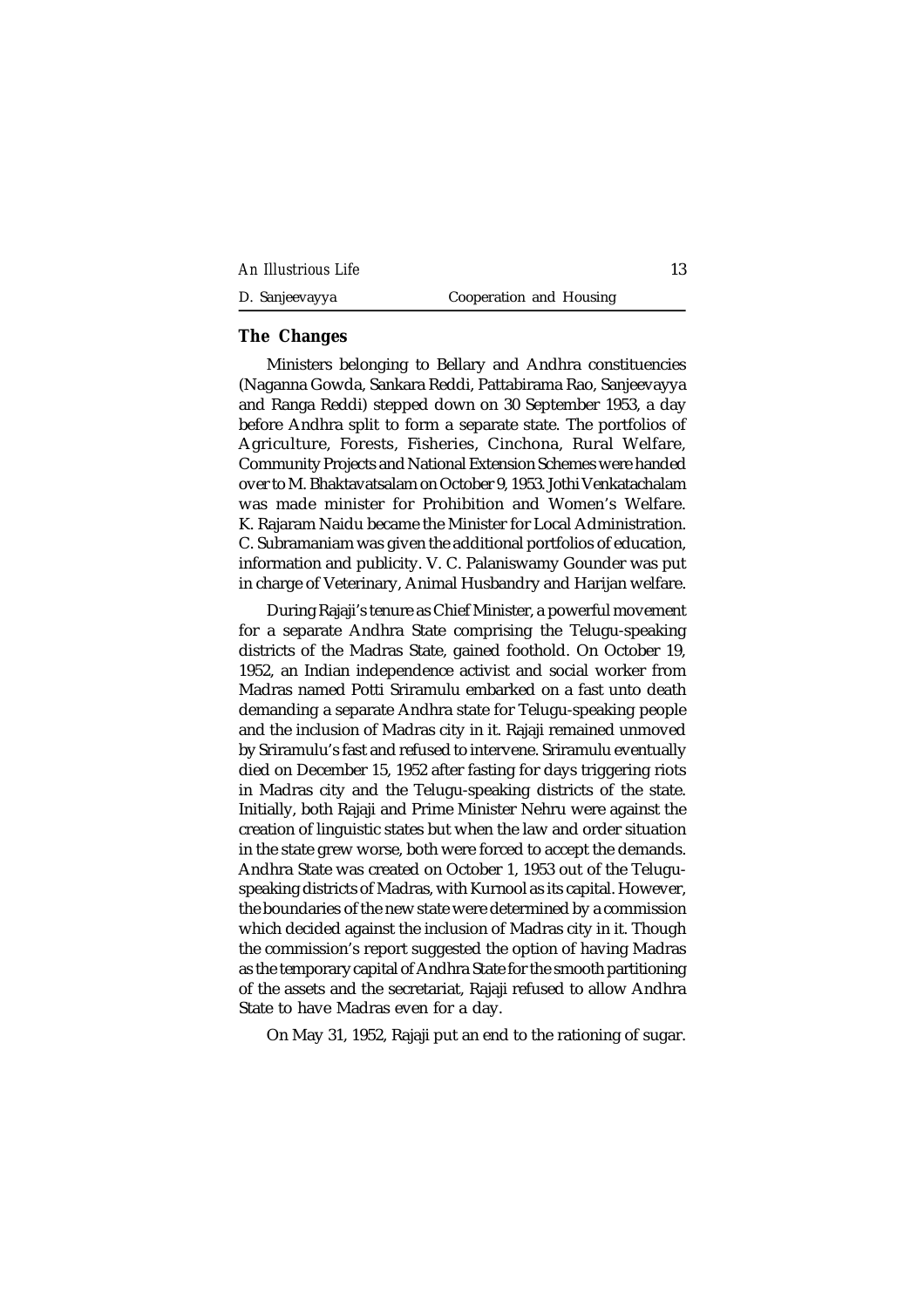He followed it by abolishing control over food supplies on June 5, 1952. He also introduced measures to regulate the functioning of universities in the state. In 1953, Rajaji introduced a new education scheme known as the Modified System of Elementary Education according to which, schooling hours for elementary school students were reduced to three per day. The students were expected to learn the family vocation at home during the remainder of the day. This scheme was sharply criticised and evoked strong protests from Dravidian parties. The Dravida Munnetra Kazhagam dubbed the scheme as *Kula Kalvi Thittam* or Hereditary Education Policy and attempted to organise massive demonstrations outside Rajaji's house on 13th and 14th July 1953. The rising unpopularity of the Rajaji government forced K. Kamaraj to withdraw his support to Rajaji. On March 26, 1954, Rajaji resigned as President of the Madras Legislature Congress Party thereby precipitating new elections. During the elections held on March 31, 1954, Rajaji fielded C. Subramaniam against Kamaraj. But Subramaniam could garner only 41 votes to Kamaraj's 93 and lost the elections. Rajaji eventually resigned as Chief Minister on April 13, 1954, explaining that his decision was caused by poor health.

# **Formation of Swatantra Party**

Rajaji left the Indian National Congress and along with a few other dissidents, organised the Congress Reform Committee (CRC) in January 1957. K. S. Venkatakrishna Reddiar was elected President. The party fielded candidates in 55 constituencies in the 1957 state assembly elections and emerged as the second largest party winning 13 seats. The Congress Reform Committee also contested 12 Lok Sabha seats during the 1957 Indian elections. It was converted into a full-fledged political party and renamed as the Indian National Democratic Congress at a state conference held in Madurai on September 28-29, 1957.

On June 4, 1959, at a meeting held in Madras, Rajaji, along with Vaidya and Minoo Masani, announced the founding of the Swatantra Party.

In 1956, Rajaji resigned from the Indian National Congress and formed the Congress Reform Committee along with some of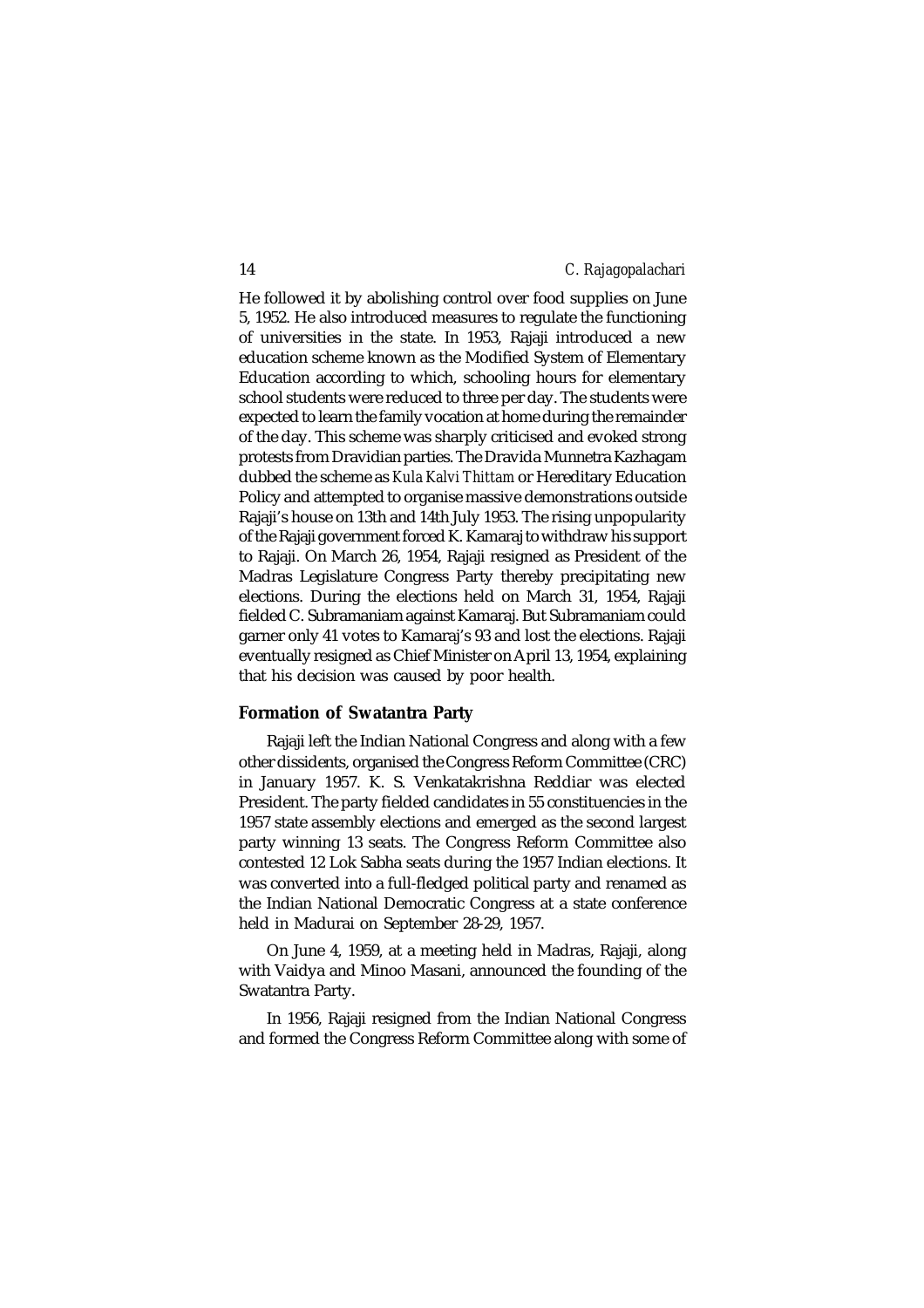his followers. He came to an understanding with his former adversary, Forward Bloc leader U. Muthuramalingam Thevar, in forming an anti-Congress front. The two parties contested the elections jointly. In September 1956, the Congress Reform Committee was renamed the Indian National Democratic Congress. In July 1957, Rajaji created the Swatantra Party. He attacked the licensepermit Raj, the complex post-World War Two bureaucracy introduced by Nehru's government that regulated business activity, fearing its potential for corruption and stagnation notwithstanding public support for Nehru's government. He wrote in his newspaper Swarajya.

Encouraging competition in industry and giving incentives for higher production are good for the public as well as for the private interests. I want an India where talent and energy can find scope for play without having to cringe and obtain special individual permission from officials and ministers, and where their efforts will be judged by the open market in India and abroad.... I want the inefficiency of public management to go where the competitive economy of private management can look after affairs.... I want the corruptions of the permit-license-raj to go.... I want the officials appointed to administer laws and policies to be free from pressures of the bosses of the ruling party, and gradually restored back to the standards of fearless honesty which they once maintained.... I want real equal opportunities for all and no private monopolies created by the permit-license raj.... I want the money power of big business to be isolated from politics.... I want an India where dharma once again rules the hearts of men and not greed.

Prominent individuals affiliated with the Swatantra Party included K. M. Munshi, Prof. N.G. Ranga, Minoo Masani, H. M. Patel, V. P. Menon and Maharani Gayatri Devi, Queen of Jaipur.

Beginning in the early-1960s the Congress base in Madras state began to erode. The decline was partly due to the entry of the Dravida Munnetra Kazhagam into the political arena, and partly due to increasing corruption in the Congress. Rajaji capitalised on the weakness of his adversary and strengthened the Swatantra Party.

Rajaji criticised India's use of military force against Goa. Referring to India's acts of international diplomacy, he said that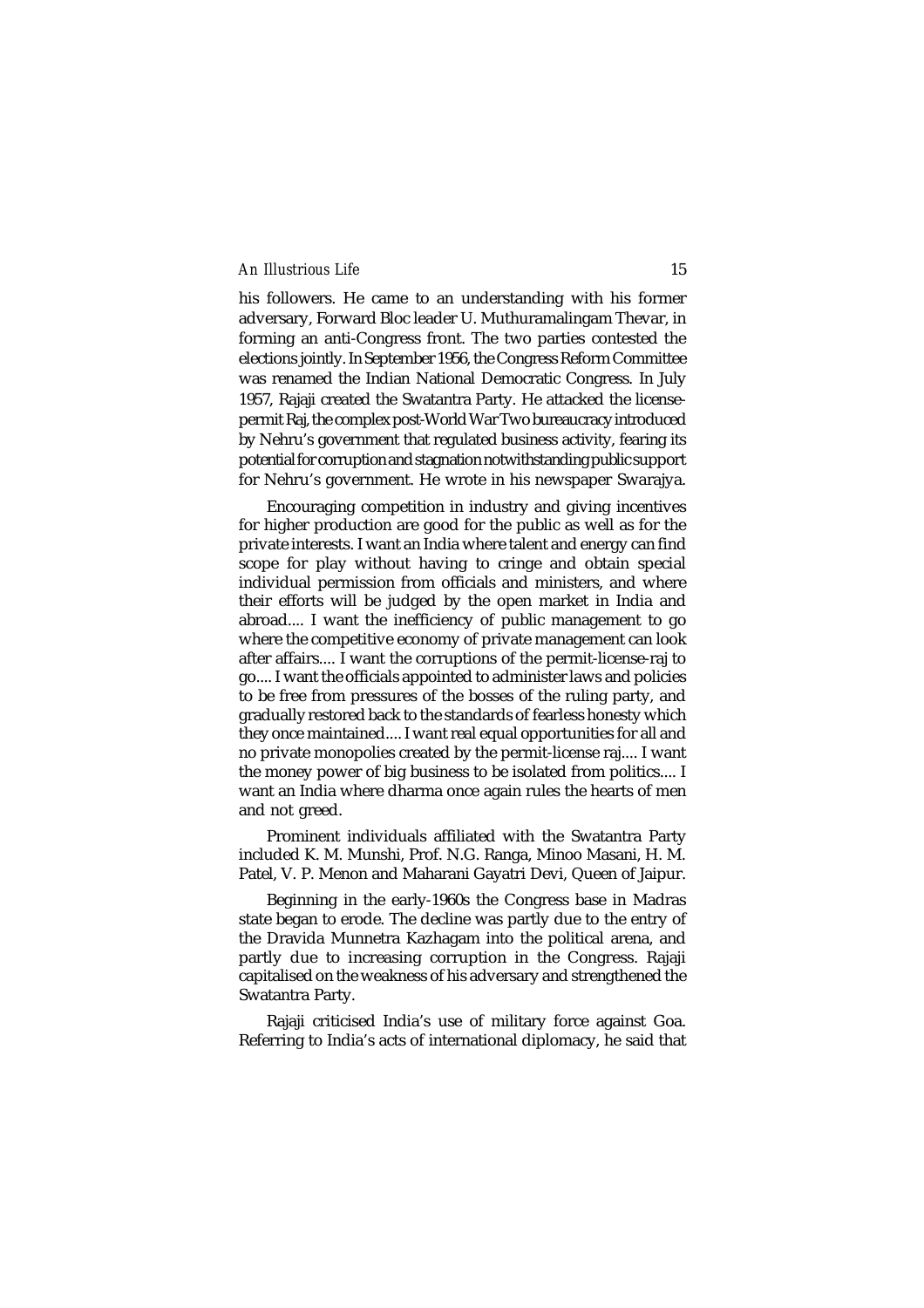India "has totally lost the moral power to raise her voice against the use of military power."

# **Anti-Hindi Agitations in Tamil Nadu**

After independence the Indian government had declared in its Constitution that Hindi was to be the official language of the country, along with English, but because of objections in non-Hindi areas had allowed for a fifteen-year period for the requirement to be phased in. From 26 January 1965 onwards, Hindi was to be made the sole official language of the Indian Union and people in non-Hindi speaking regions were compelled to learn Hindi. This was vehemently opposed and just before Republic Day, severe anti-Hindi revolts broke out in Madras State. Rajaji reversed his earlier position in support of Hindi and took a strongly anti-Hindi stand in support of the protests. On 17 January 1965, he convened the Madras state anti-Hindi conference in Tiruchirapalli. He angrily declared that the Part XVII of the Constitution of India which declared that Hindi was the official language should "be heaved and thrown into the Arabian Sea."

# **1967 Elections**

In 1967 the fourth general elections were held in Madras state. At the age of 89, Rajaji worked to forge a united opposition to the Indian National Congress by forming an alliance between the Dravida Munnetra Kazhagam, Swatantra Party and the Forward Bloc. The Congress party was defeated in its first defeat in Madras in 30 years as the coalition led by Dravida Munnetra Kazhagam was elected to power. C. N. Annadurai became Chief Minister of Madras state, serving from 1967 to 1969. During this period he changed the name of the state to Tamil Nadu and introduced reforms in the administration. Annadurai died in 1969 and was succeeded by M. Karunanidhi.

The Swatantra party also did well in elections in other states and to the Lok Sabha, the directly elected lower house of the Parliament of India. It won 45 Lok Sabha members in the 1967 general elections and emerged as the single largest opposition party. It was the principal opposition party in the states of Rajasthan and Gujarat. It formed a coalition government in Orissa. It also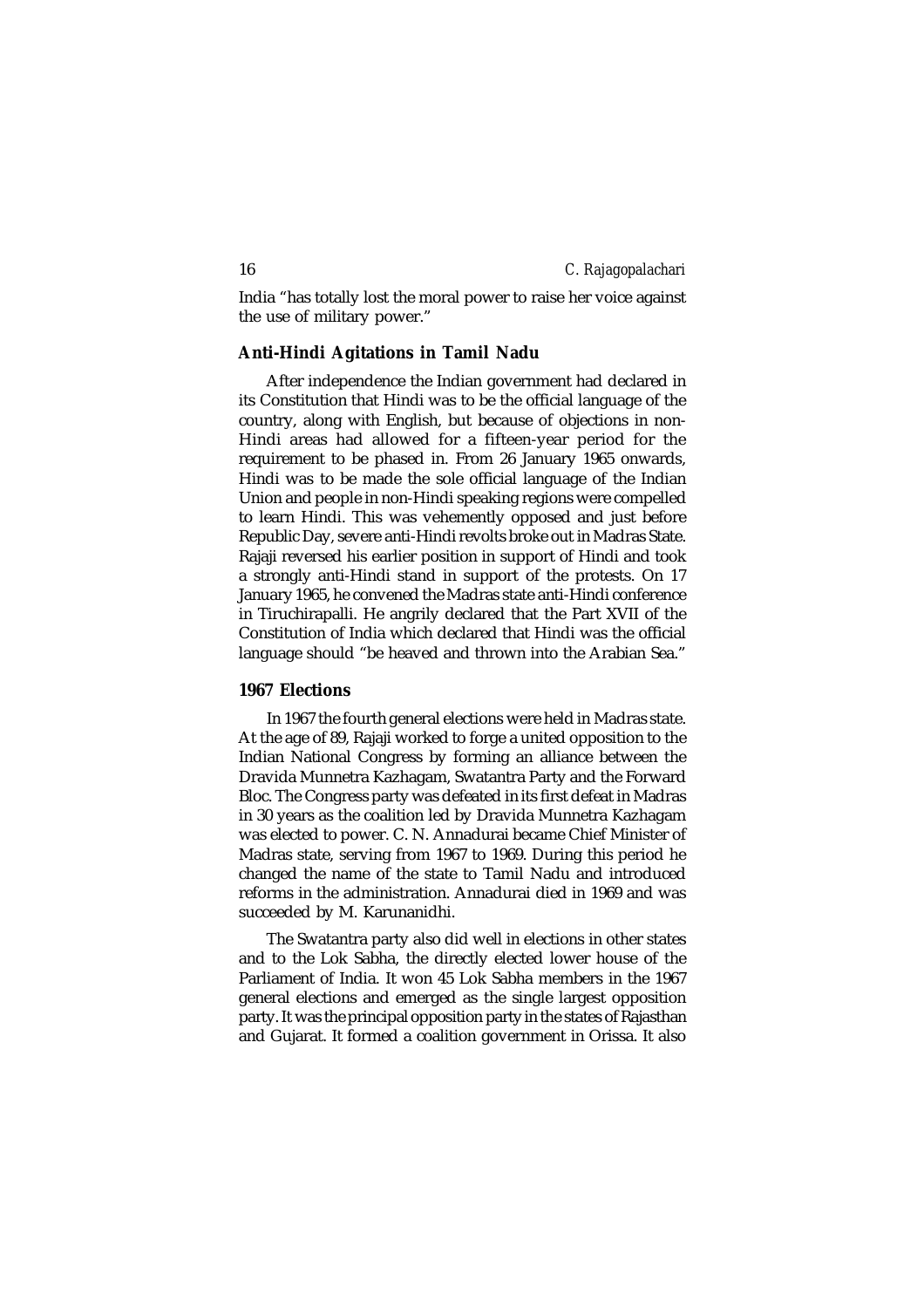had a significant presence in Andhra Pradesh, Tamil Nadu and Bihar. In the mid-1960s it won nearly 207 legislative assembly seats all over India, compared to 153 for the Communists, 149 for the socialists and 115 for the Jan Sangh. But the Party started to disintegrate after the death of Rajaji. It finally merged with Charan Singh's Bharatiya Lok Dal in 1974.

### **Later Years and Demise**

In the 1971 Lok Sabha elections, Rajaji organised a united right-wing opposition to Indira Gandhi. The opposition once again created a major impact as it had during the 1967 elections. However, the Indian National Congress government was left unscathed and its majority had considerably increased compared to the 1967 elections, in large part because of the impact of Gandhi's *Garibi Hatao* anti-poverty programme. In his later years, Rajaji was opposed to the repeal of prohibition in Tamil Nadu by the Karunanidhi government. As a result, the Swatantra Party withdrew its support for the Dravida Munnetra Kazhagam during the 1972 state elections and Rajaji strongly opposed some of the government's policies.

By November 1972, Rajaji's health began to decline. On 17 December 1972, a week after celebrating his 94th birthday, Rajaji was admitted to General Hospital with uraemia, dehydration and urinary infection. At hospital, he was visited by Chief Minister M. Karunanidhi, V. R. Nedunchezhiyan, V. V. Giri, Periyar and other state and national leaders. Rajaji's condition deteriorated in the following days as he frequently lost consciousness. Rajaji died at 5:44 p.m. on 25 December 1972 at the age of 94. His son C. R. Narasimhan was beside him at the time of his death reading to him verses from a Hindu holy book.

#### **Contributions to Literature and Music**

Rajaji was an accomplished writer both in his mother tongue Tamil as well as English. He was the founder of the Salem Literary Society and regularly participated in its meetings. In 1922, he published a book *Siraiyil Tavam* (Meditation in jail) which was a day-to-day diary about his first imprisonment from 21 December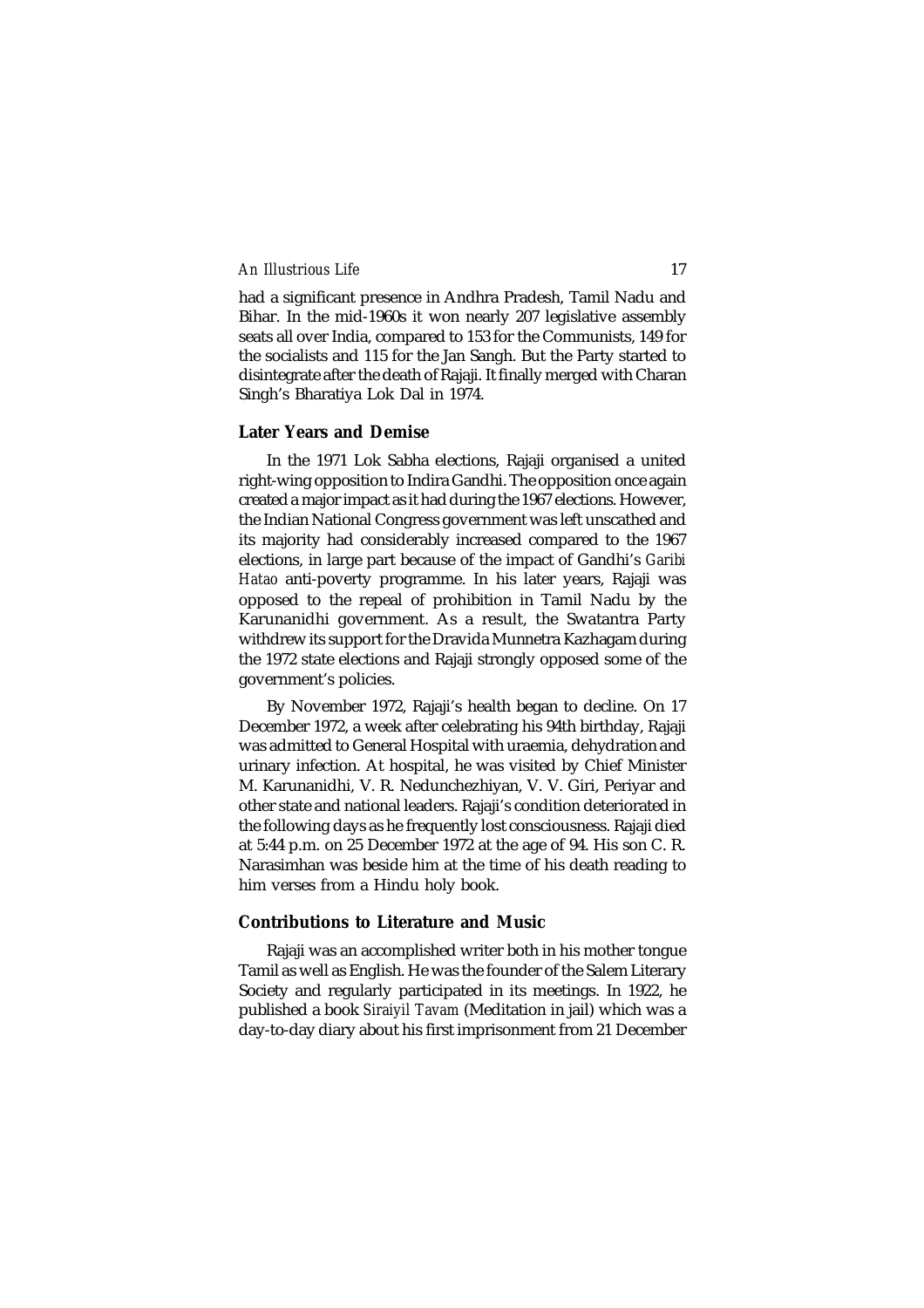1921 to 20 March 1922.

In 1916, Rajaji started the Tamil Scientific Terms Society. This society coined new words in Tamil for terms connected to botany, chemistry, physics, astronomy and mathematics. At about the same time, he called for Tamil to be introduced as the medium of instruction in schools.

In 1951, Rajaji wrote an abridged retelling of the Mahabharata in English, followed by one of the Ramayana in 1957. Earlier, in 1955, he had translated Kambar's Tamil Ramayana into English. In 1965, he translated the Thirukkural into English. He also wrote books on the Bhagavad Gita, the Upanishads, Socrates, and Marcus Aurelius in English. Rajaji often regarded his literary works as the best service he had rendered to the people. In 1958, he was awarded the Sahitya Akademi Award for Tamil for his retelling of the Ramayana - *Chakravarti Thirumagan*.. Rajaji was one of the founders of the Bharatiya Vidya Bhavan, an organisation dedicated to the promotion of education and Indian culture.

Apart from his literary works, Rajaji also composed a devotional song *Kurai Onrum Illai* devoted to Lord Krishna. This song was set to music and is a regular in most Carnatic concerts. Rajaji composed a benediction hymn which was sung by M. S. Subbulakshmi at the United Nations General Assembly in 1967.

#### **Legacy**

In 1954 while Richard Nixon, then Vice-President of the United States, was undertaking a nineteen-country Asian trip he was lectured by Rajaji on the consuming emotional quality of nuclear weapons. They discussed spiritual life, particularly reincarantion and predestination. Nixon filled three pages of notes recording what Rajaji told him, claiming in his memoirs thirty-six years later that the afternoon "had such a dramatic effect on me that I used many of his thoughts in my speeches over the next several years."

While on a tour to the United States of America as a member of the Gandhi Peace Foundation delegation, Rajaji called upon American President John F. Kennedy in the White House in September 1962. Rajaji explained to Kennedy the dangers of embarking on an arms race, even one which the US could win.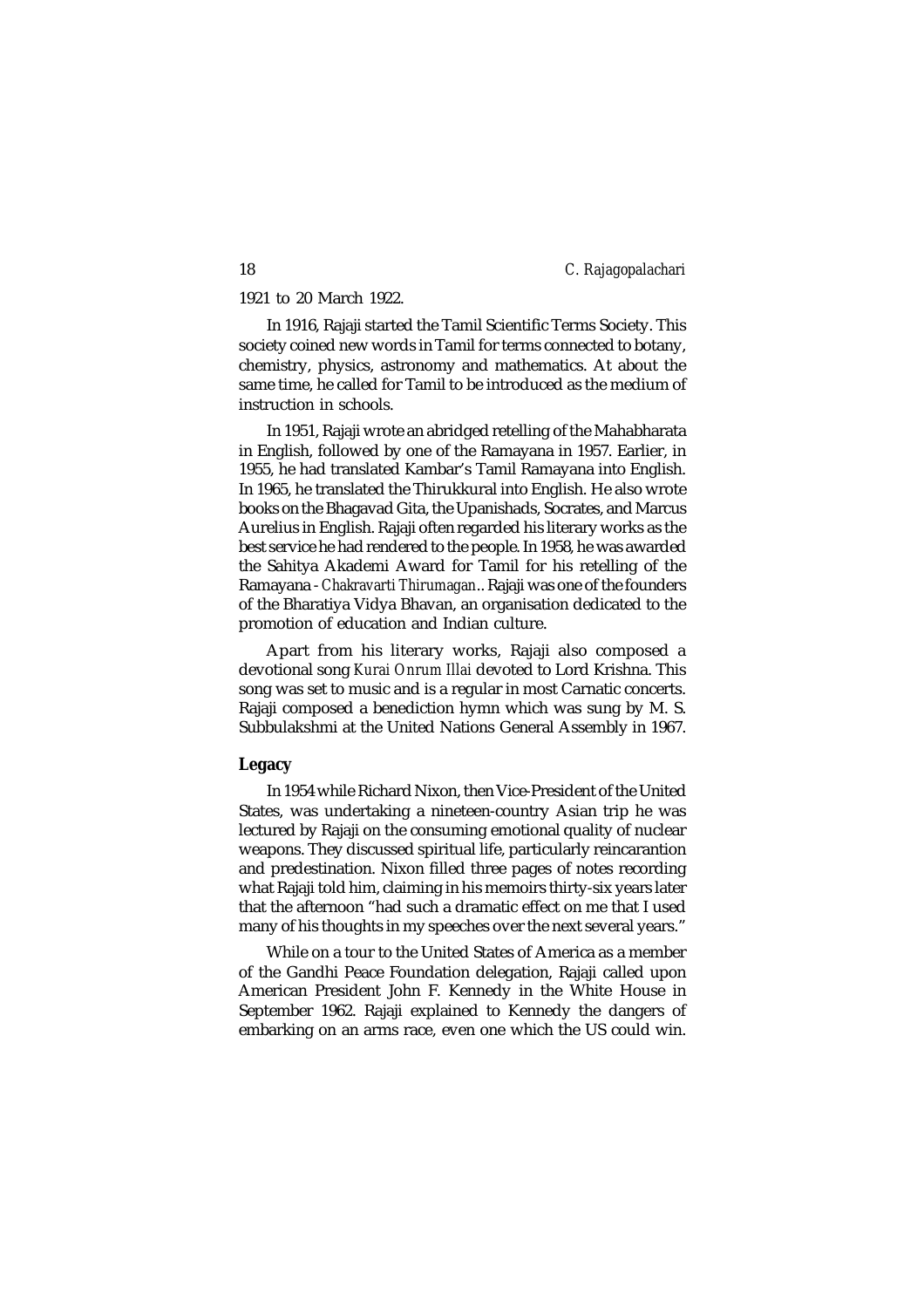At the end of the meeting President Kennedy remarked "This meeting had the most civilizing influence on me. Seldom have I heard a case presented with such precision, clarity and elegance of language".

E. M. S. Namboodiripad, a prominent Communist Party leader, once remarked that Rajaji was the Congress leader he respected the most despite the fact he was also someone with whom he differed the most. Periyar, one of Rajaji's foremost political rivals remarked that Rajaji was "a leader unique and unequalled, who lived and worked for high ideals". On his death, condolences poured in from all corners of the country. Indira Gandhi, the then Prime Minister of India remarked:

> Mr. Rajagopalachari was one of the makers of new India, a sincere patriot, a man whose penetrating intellect and moral sense added depth to national affairs. His analysis, his anticipation, his administrative acumen and his courage to steer an unpopular course if he felt the need, marked him as a statesman and made an impact on the national history at several crucial junctures. He had held the highest positions and lent distinction to every office. *– Swarajya, 27 January 1973*

Rajaji was regarded as a pioneer of social reform. He issued temple entry proclamations in the Madras Presidency and worked towards the upliftment of Dalits. He played a pivotal role in the conclusion of the Poona Pact between B. R. Ambedkar and the Indian National Congress and spearheaded the Mahabal Temple Entry in 1938. He was a staunch advocate of prohibition and was elected Secretary of the Prohibition League of India in 1930.

When elected as Premier of Madras Presidency, he introduced prohibition all over the province. Prohibition was in vogue all over the province until its removal by M. Karunanidhi over thirty years later. Rajaji was also an active member of the All India Spinners Association.

Rajaji is also remembered for his literary contributions, some of which are considered modern-day classics. He also frequently wrote articles for Kalki and his own journal Swarajya.